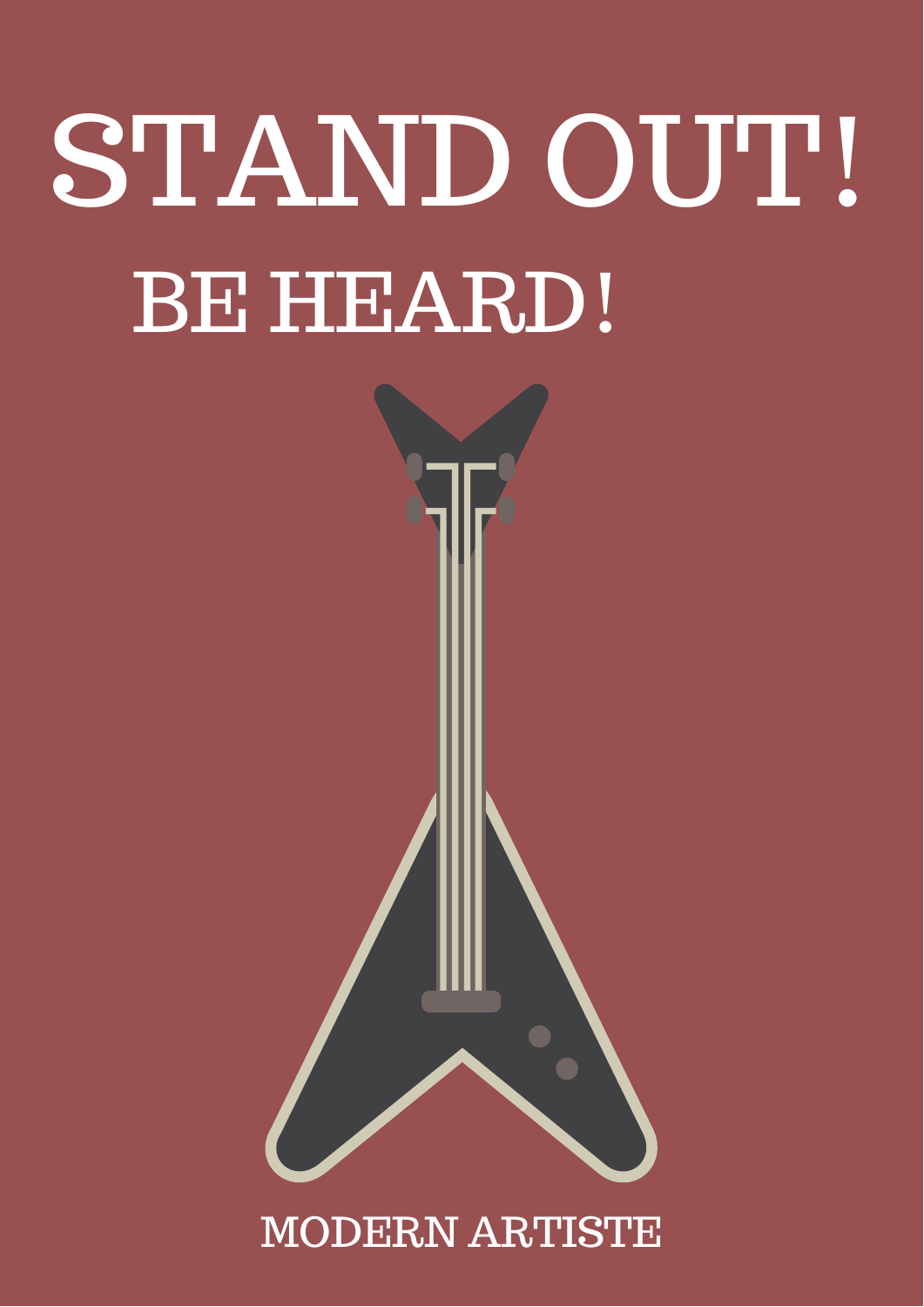

B<sub>E</sub> **HEARD!** 

## Create A Brand That Will Stand Out,

If you want to make the maximum impact with your music and start-up brand on the internet, then it is not enough to have a social media account a soundcloud and a OK website. Rather, you need to make sure that there is a brand behind that social media account and behind your blog and website. -Something that ties all of your posts and all of your comments together under a single banner and something that people will feel is more than the sum of its parts...

But a brand doesn't just mean your logo. In order to have a real brand that brings fans, you need to know what it is that makes you something special. It can be your songs, your image and personal style. Then you cultivate gaining exposure for that image, style and genre of music that you are creating. This is just a start.

#### What Is Your Brand?

So if a brand isn't just a logo, then what is it?

Well, the obvious thing that a brand also needs is a name that has memorability. Your band needs a name, style and image that is unique. This name is so special the likelihood is also this brand will also be your website name and based around your style, logo and overall branding for all your social media accounts... Having a brand like this for your website is one of the best things you can do right away to start getting attention for your craft, audio and video works for your business.

A good brand is far more successful these days, from a users perspective when your brand is more memorable to the eye due to the speed of the quick look information overload of today.